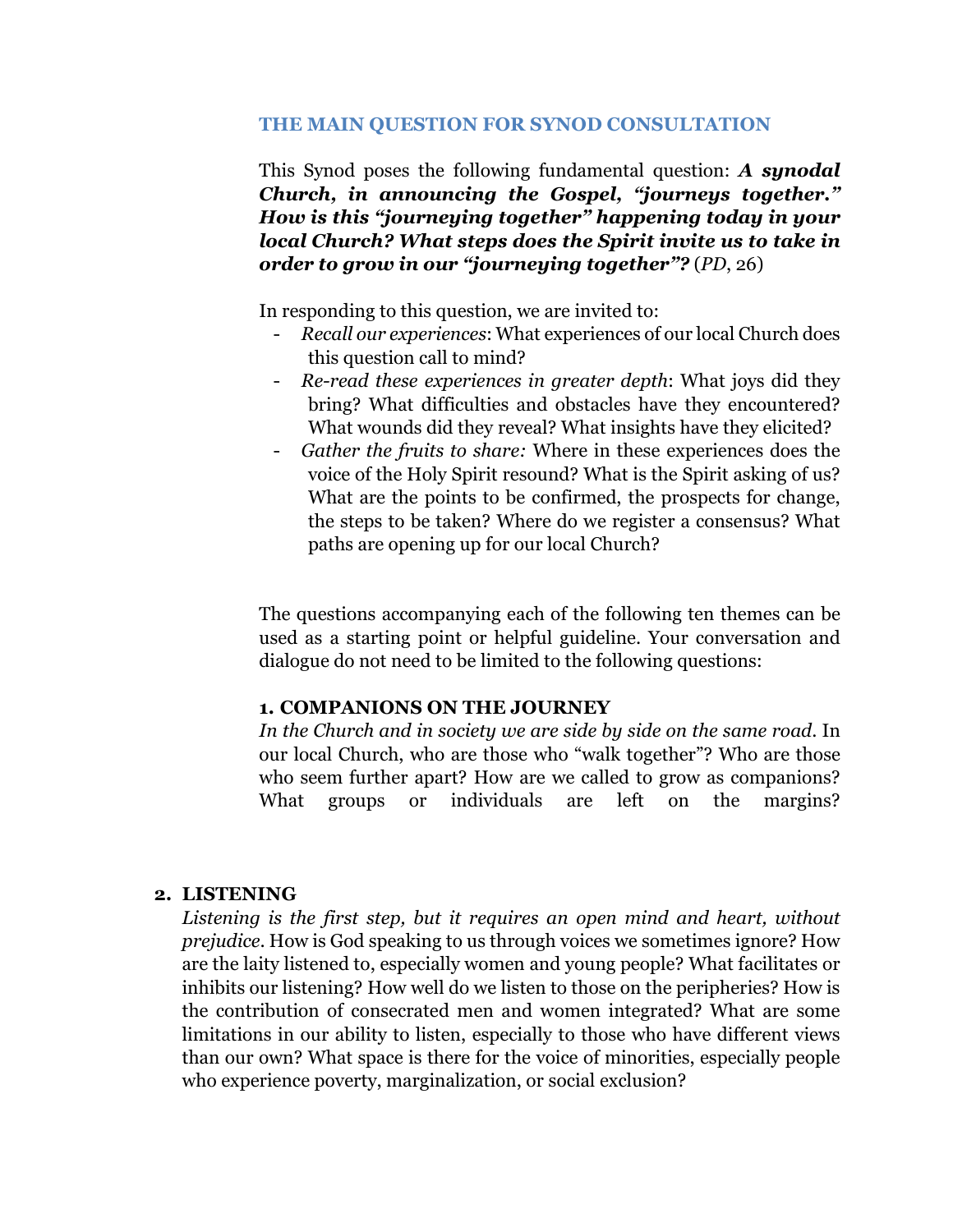#### **3. SPEAKING OUT**

*All are invited to speak with courage and parrhesia, that is, in freedom, truth, and charity.* What enables or hinders speaking up courageously, candidly, and responsibly in our local Church and in society? When and how do we manage to say what is important to us? How does the relationship with the local media work (not only Catholic media)? Who speaks on behalf of the Christian community, and how are they chosen?

## **4. CELEBRATION**

*"Walking together" is only possible if it is based on communal listening to the Word and the celebration of the Eucharist.* How do prayer and liturgical celebrations actually inspire and guide our common life and mission in our community? How do they inspire the most important decisions? How do we promote the active participation of all the faithful in the liturgy? What space is given to participating in the ministries of lector and acolyte?

#### **5. SHARING RESPONSIBILITY FOR OUR COMMON MISSION**

*Synodality is at the service of the mission of the Church, in which all members are called to participate.* Since we are all missionary disciples, how is every baptised person called to participate in the mission of the Church? What hinders the baptised from being active in mission? What areas of mission are we neglecting? How does the community support its members who serve society in various ways (social and political involvement, scientific research, education, promoting social justice, protecting human rights, caring for the environment, etc.)? How does the Church help these members to live out their service to society in a missionary way? How is discernment about missionary choices made and by whom?

## **6. DIALOGUE IN CHURCH AND SOCIETY**

*Dialogue requires perseverance and patience, but it also enables mutual understanding.* To what extent do diverse peoples in our community come together for dialogue? What are the places and means of dialogue within our local Church? How do we promote collaboration with neighbouring dioceses, religious communities in the area, lay associations and movements, etc.? How are divergences of vision, or conflicts and difficulties addressed? What particular issues in the Church and society do we

need to pay more attention to? What experiences of dialogue and collaboration do we have with believers of other religions and with